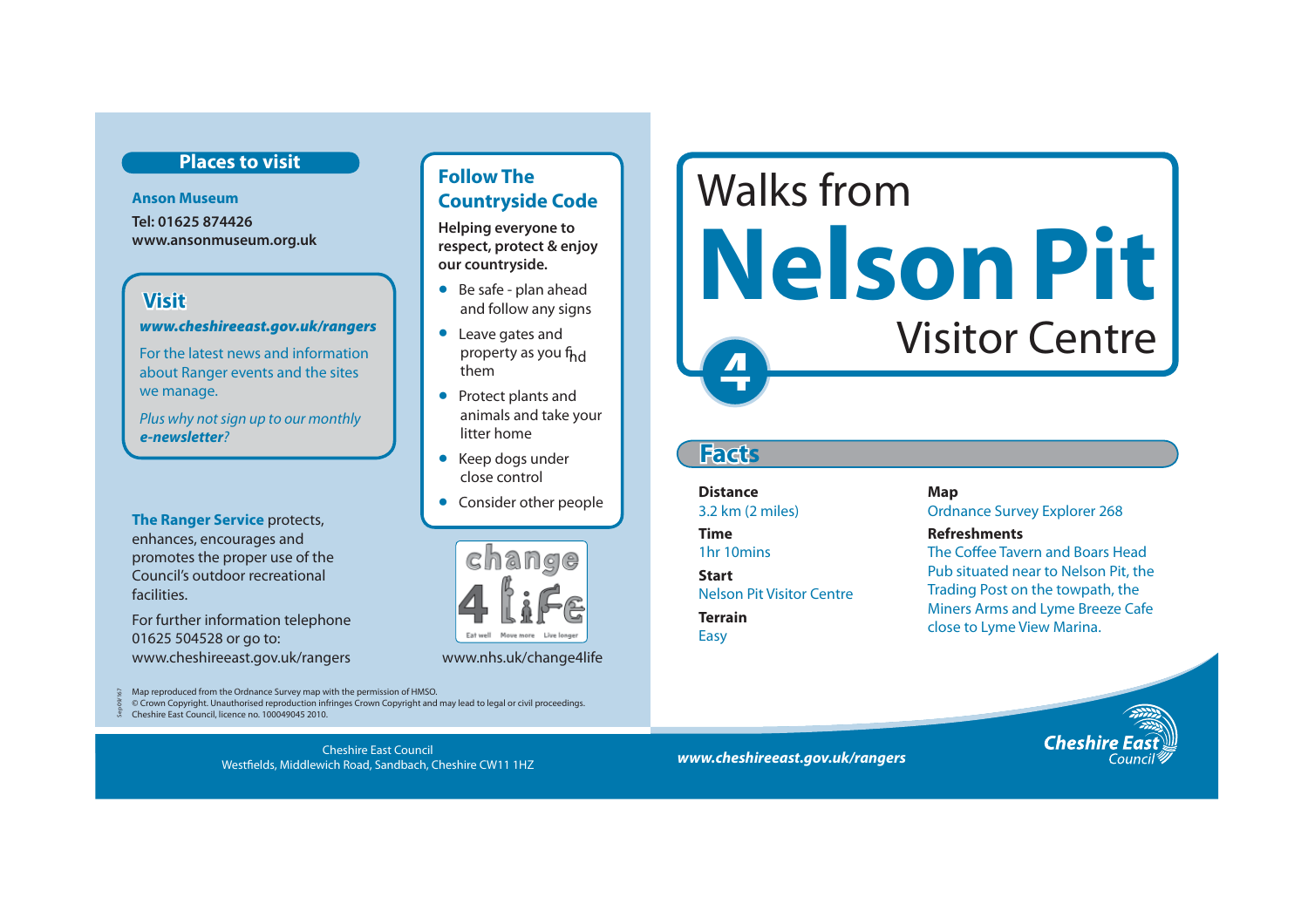#### **Nelson Pit ▶ Macclesfield Canal ▶ Middlewood Way**

#### **Introduction**

One of a series of walks from the Nelson Pit Visitor Centre. This is a flat walk along the Macclesfield Canal towpath and Middlewood Way. Ideal for a lunchtime or evening stroll, with refreshment facilities half way. Perfect for

**Nelson Pit's shaft was located at the top of the mound facing the**  *i***Visitor Centre. Adjacent to the shaft was an engine house and chimney. The pit engine lifted a metal cage filled with tubs of coal. At the top it was sorted into coal and 'slack', then tipped into horse drawn barges at Mount Vernon Wharf.** 

**1** Turn right and go under bridge number 15, (Brownhills Bridge).

**The Poynton collieries had fourteen horses to pull the barges. Coal from Nelson Pit was distributed locally to Bollington and Marple cotton mills; quarries at Kerridge; and silk mills**  at Macclesfield.



- **2 Walk along the towpath heading south passing the large lake on the left.** 
	- **The area of the lake is called 'Wide Hole', and is the result a large subsidence in1888, due to the mining activities around Nelson Pit.**  *i*

#### **3** Pass a milestone.

- parents with children.<br>
parents with children.<br> **Example 2** Some of milestones had their mileage obliterated or were<br>
removed and buried during World War 2 as a precaution against **Route Route** *enemy soldiers using them to find their way. During the 1980's,* **<b>***enemy soldiers using them to find their way. During the 1980's,* From Nelson Pit Visitor Centre, exit the car park, turn left along the road to<br>
join the canal at Mount Vernon Wharf, just before the bridge.<br> **Example 1999 Starting the Canal. Three were replaced with stone from**<br> **Exampl** 
	- **4** Proceed under bridge 16 (Hagg Farm Footbridge) and 17 (Mitchells).
		- **Just beyond Bridge 16, notice the memorial rest area, provided by the Hagg Farm Estate, with picnic table, benches and chairs. Bridge 17, (Mitchells) was designed as an 'adjustable bridge', the parapet can be taken off and the stone raised in the event of subsidence.** *i*
	- **5** As you reach Lyme View Marina, turn right about 9 metres (10 yards) before Bridge 18 by the sign for Lyme Breeze Café. Walk down the road. Just beyond the entrance to the café, turn right following the sign onto the Middlewood Way.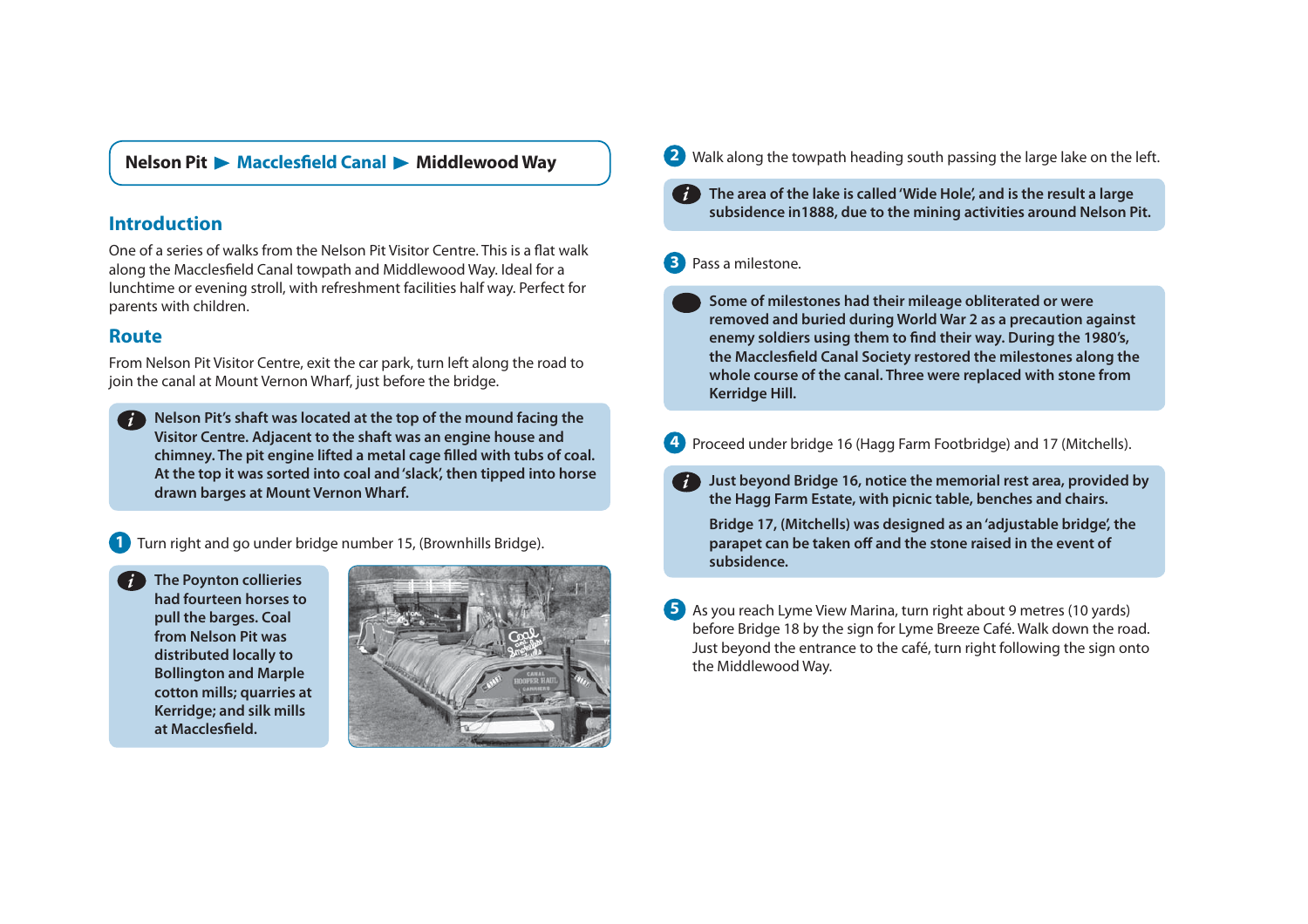**The Middlewood Way is nearly 11 miles long and was originally a railway, the Macclesfield-Bollington-Marple line that opened in 1869 and closed in 1970. It was built as a result of pressure from mill owners in Bollington, and pit owners in Poynton.** 

**6** The top path slopes down to join the main track just before a bridge. Continue along, under the bridge and past the car park at Poynton Coppice.

**Poynton Coppice is classed as an ancient semi-natural wood because although it has a history of felling it has never been ploughed or used other than as woodland. Nelson Pit Walks 3 and 5 include routes through the Coppice. It is a delightful wood and worth visiting at any time of the year.** 

**7** Continue along the Way and under Shrigley Road bridge.

**Shrigley Road bridge is a home for Pipistrelle bats. They are about 1½-4 inches (3.5-10cm) long. Erratic flyers, they appear in the early evening and sometimes fly about during the day.** 

**8** Reaching the area where the footpath and bridleway meet, go slightly left and walk up on the old station platform. This was Higher Poynton Station.

**Higher Poynton Station cost £500 to build in 1869. The journey from this station to Bollington took ten minutes. In the 1940's up to 28 trains per day called at this station. It closed in 1970.**